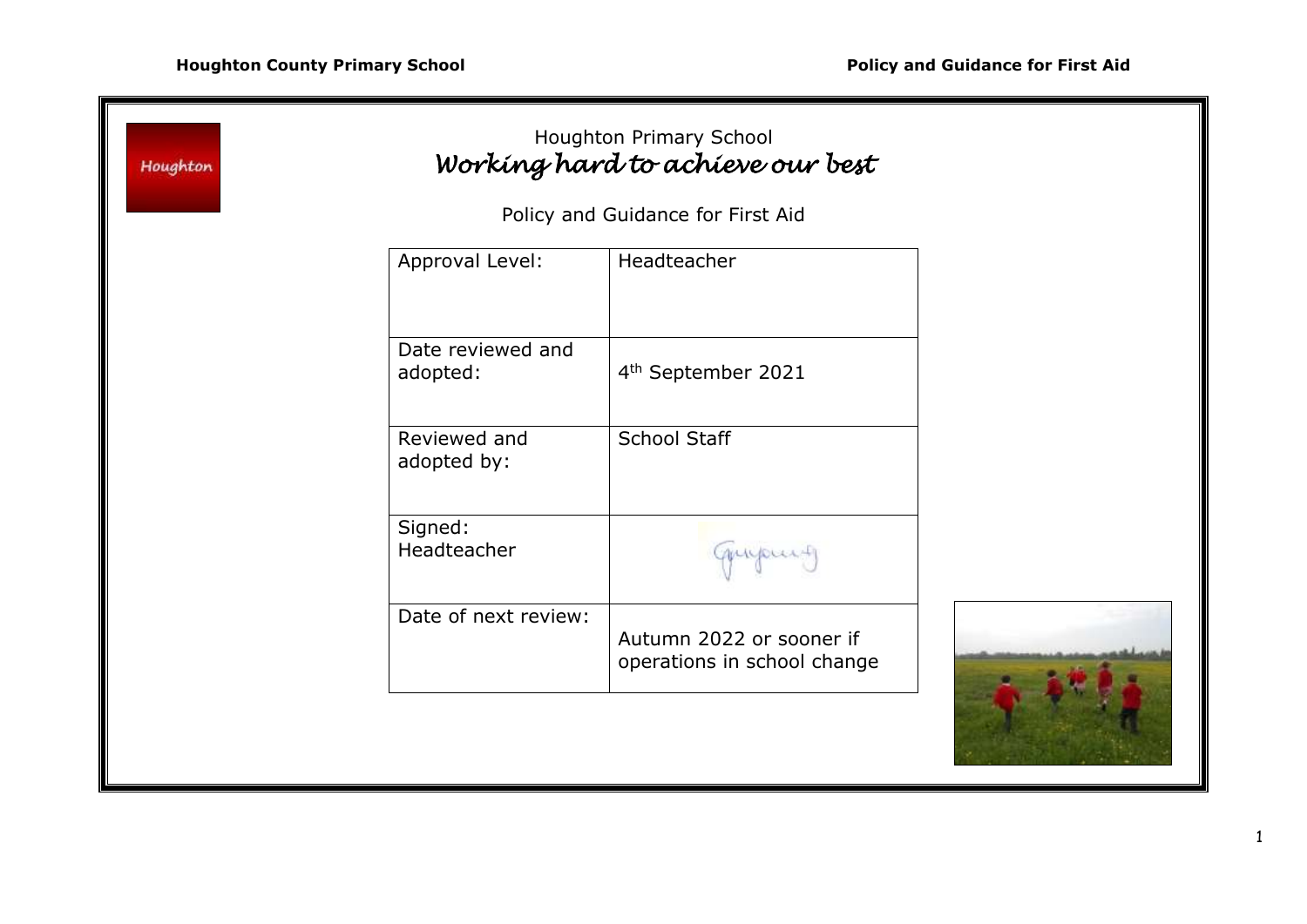Reference: Guidance on First Aid in Schools (DfE)

First aid can save lives and prevent minor injuries becoming major ones. Under health and safety legislation employers have to ensure that there are adequate and appropriate equipment and facilities for providing first aid in the workplace. Schools and Local Authorities develop their own policies and procedures for first aid based on assessment of local need.

Our normal policy and practice has been reviewed and adapted in the light of the school operational practice during the Covid19 pandemic.

### **The minimum first-aid provision is:**

- a suitably stocked first-aid container
- an appointed person to take charge of first-aid
- information for employees on first-aid arrangements

This minimum provision must be supplemented with a risk assessment to determine any additional provision. First-aid provision must be available at all times while people are on school premises, and also off the premises whilst on school visits.

# **Policy and Guidance for First Aid at Houghton Primary School**

## **Roles and Responsibilities**

### **The Governing Body**

The Governing Body is responsible for ensuring that there is a First Aid policy in place.

## **The Headteacher**

The head teacher is responsible for reviewing and monitoring policy, ensuring it is put into practice and for developing detailed procedures.

The head teacher also makes sure that parents are aware of the school's health and safety policy, including arrangements for first aid.

The headteacher arranges adequate and appropriate training and guidance for staff who volunteer to be first aiders/appointed persons. The headteacher ensures that there are enough trained staff to meet the statutory requirements and assessed needs, allowing for staff on annual/sick leave or off-site.

The headteacher ensures that there is insurance arrangements in place which will provide full cover for claims arising from actions of staff acting within the scope of their employment.

### **Teachers and other school staff**

Teachers' conditions of employment do not include giving first aid, although any member of staff may volunteer to undertake these tasks. Teachers and other staff in charge of pupils are expected to use their best endeavours at all times, particularly in emergencies, to secure the welfare of the pupils at the school in the same way that parents might be expected to act towards their children. In general, the consequences of taking no action are likely to be more serious than those of trying to assist in an emergency.

## **First Aid in Houghton Primary School**

In planning for the provision of first aid at Houghton Primary School we have considered the level of risk in school and it's location in terms of medical services. The level of supervision at playtimes and lunchtimes, together with the standards of behaviour in and around school ensures a category of low risk during the times when children are in school. All staff are aware of health and safety regulations regarding reduction of risk (for example: working with ladders, using electrical appliances etc). There is an accident and emergency facility at Hinchingbrooke Hospital in Huntingdon.

Therefore we ensure we have a minimum of three staff who are first aiders. This ensures that we have first aiders on site throughout every school day and cover if a first aider is ill. One of our first aiders is the nominated 'Appointed Person' for managing and organising the day-today systems for First Aid within our school setting. We do not use a member of the teaching staff as a first aider during the hours children are in school as it is often more difficult to release a teacher from their duties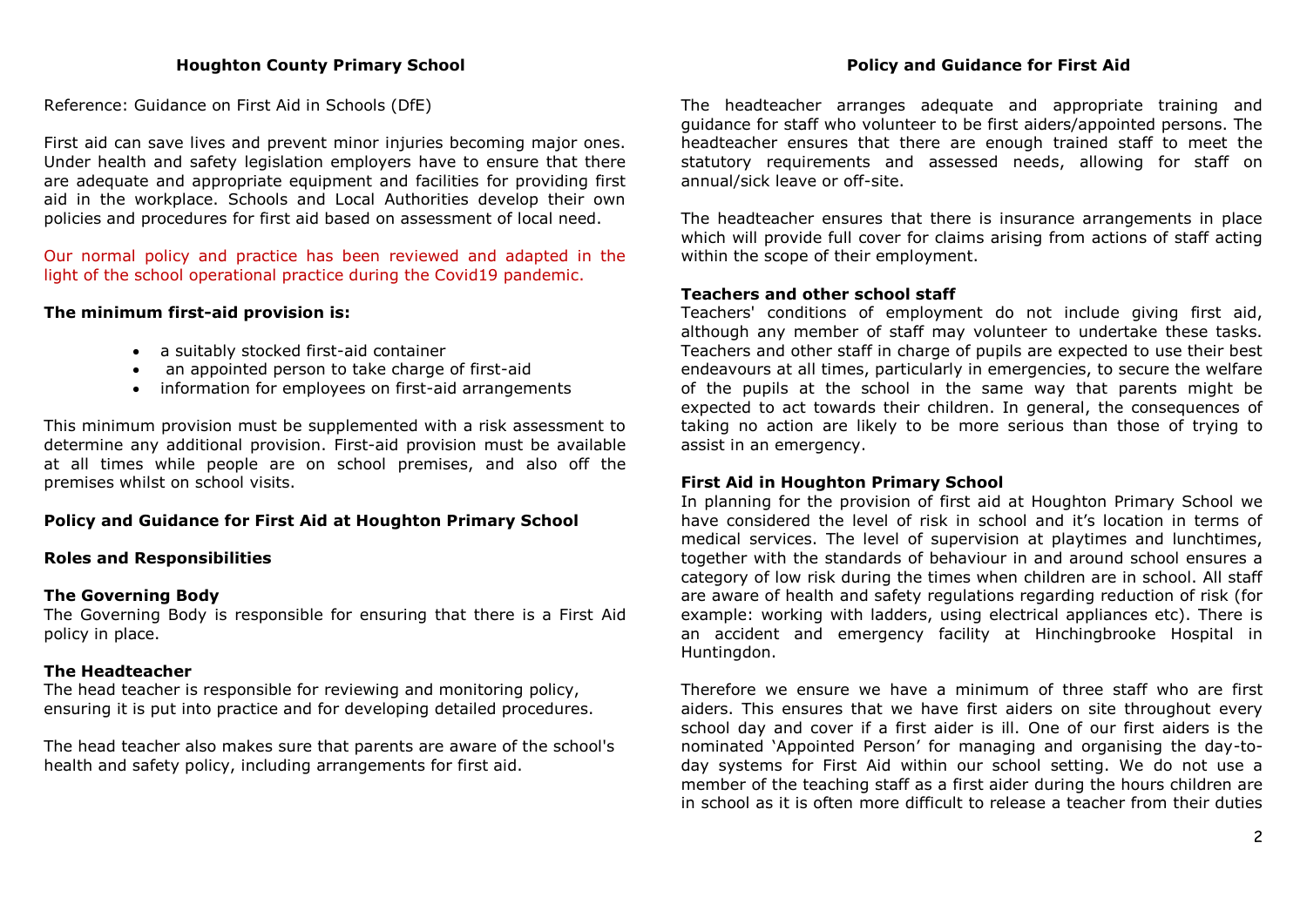### **Houghton County Primary School Policy and Guidance for First Aid**

to attend a first aid incident. The first aiders will provide first aid to both adults and children on site and on school visits or at sporting events that our children participate in.

At Houghton Primary School we have Early Years provision within our Foundation Stage class and Wrap-Around Childcare Facility (Phoenix Club) and therefore we have at least one member of staff on site at all times who has had full Paediatric First Aid training.

The names of these members of staff are displayed in the first aid area in school.

All teaching assistants and midday supervisors have the opportunity to attend one day basic first aid training which is renewed every three years.

### **Safeguarding**

We have a separate policy for supporting pupils with a medical condition and for intimate care. All staff must follow the Code of Conduct for All Adults in relation to providing any care for children.

#### **First Aider's Duties**

All staff who volunteer to be a first aider must complete a training course approved by the Health and Safety Executive (HSE). This training is organised by the headteacher.

At Houghton Primary School, the main duties of a first aider are to:

- give immediate help to casualties with common injuries or illnesses and those arising from specific hazards at school
- when necessary, ensure that an ambulance or other professional medical help is called.

## **Appointed Person's Duties**

The appointed person:

- takes charge when someone is injured or becomes ill
- looks after the first-aid equipment e.g. re-stocking the first-aid container

 ensures that an ambulance or other professional medical help is summoned when appropriate.

### **Informing People**

The headteacher ensures that all staff know the first aid arrangements in school. This information includes; the location of equipment, facilities and first-aid personnel, procedures for monitoring and reviewing the school's first aid needs. This information is displayed in the first aid area at Houghton Primary School. All children are told about the first arrangements within their class or through assemblies.

#### **First Aid Equipment and Accommodation**

First Aid equipment is stored in the 'Medical Room' at the end of the KS2 atrium. This room has a sink with access to running water and waste disposal bins. The First Aid equipment is located in a drawer unit and is clearly labelled and easily accessible. We hold one fully stocked First Aid container for use in school, together with a smaller, portable kits which are available in all classrooms. We follow the Health and Safety Executive guidance and ensure that as a minimum we hold the following equipment:

- a leaflet giving general advice on first aid
- 20 individually wrapped sterile adhesive dressings (assorted sizes);
- two sterile eye pads;
- four individually wrapped triangular bandages (preferably sterile);
- six safety pins:
- six medium sized (approximately 12cm x 12cm) individually wrapped sterile un-medicated wound dressings;
- two large (approximately 18cm x 18cm) sterile individually wrapped un-medicated wound dressings;
- one pair of disposable gloves.

The School Appointed Person examines the contents of the first aid containers frequently and ensures that they are re-stocked as soon as possible after use. We keep a small supply of spare stock in school.

Our travelling first-aid containers contain the following items as a minimum: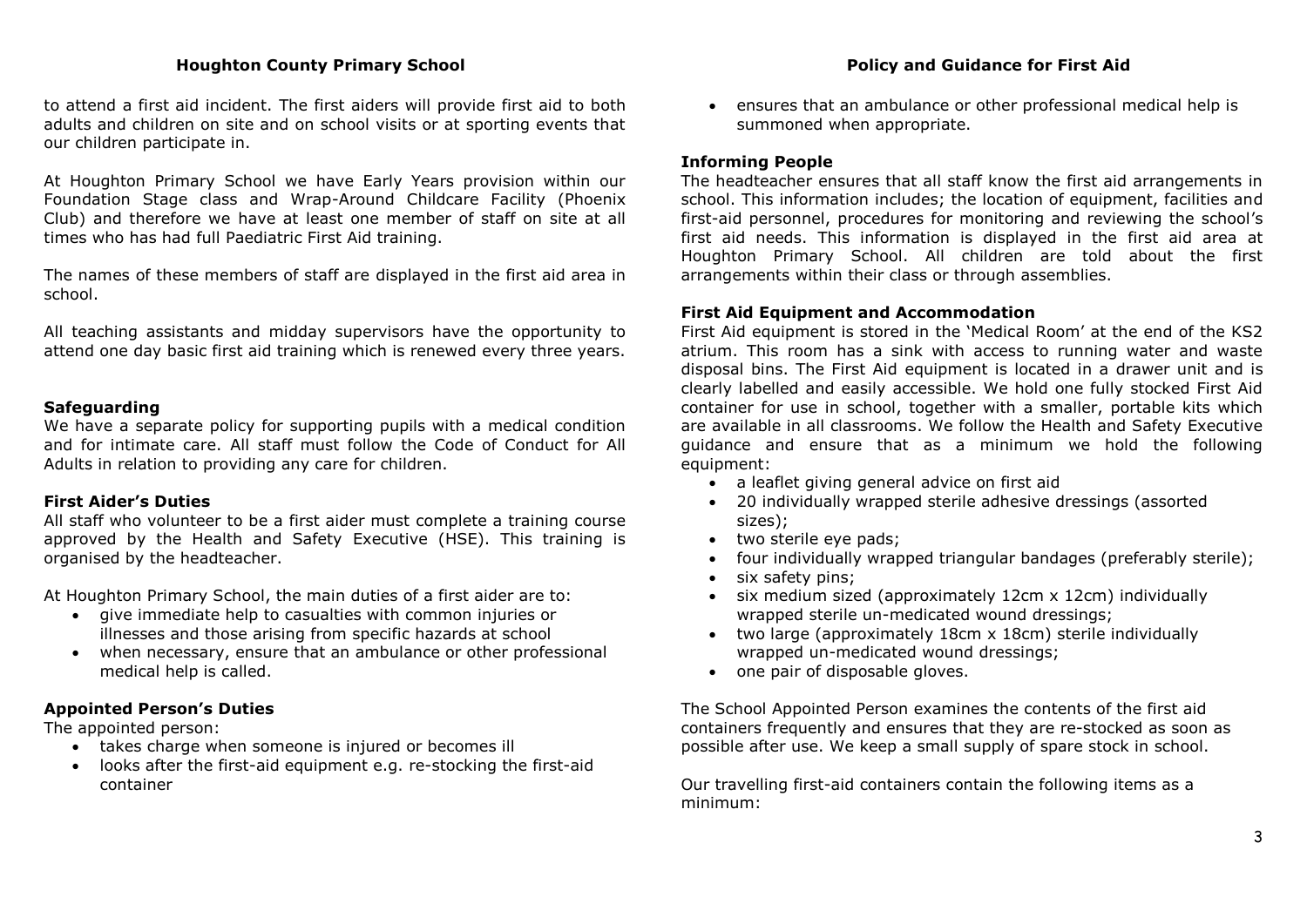## **Houghton County Primary School Policy and Guidance for First Aid**

- a leaflet giving general advice on first aid.
- six individually wrapped sterile adhesive dressings;
- one large sterile un-medicated wound dressing approximately 18cm x 18cm;
- two triangular bandages; two safety pins;
- individually wrapped moist cleansing wipes;
- one pair of disposable gloves.

The contents of the travelling containers are reviewed depending on the 'trip' or visit they will be used on.

## **Hygiene and Infection Control**

All staff should take precautions to avoid infection and must follow basic hygiene procedures. Staff have access to single-use disposable gloves and hand washing facilities, and should take care when dealing with blood or other body fluids and disposing of dressings or equipment.

## **FIRST AID PROVISION DURING THE COVID-19 PANDEMIC**

We will continue to provide first aid during the COVID-19 pandemic, but will ensure that we follow the HSE's advice and guidance as follows:

*Try to assist at a safe distance from the casualty as much as you can and minimise the time you share a breathing zone.* 

*If they are capable, tell them to do things for you, but treating the casualty properly should be your first concern. Remember the 3P model – preserve life, prevent worsening, promote recovery.*

## *Preserve life: CPR*

- *Call 999 immediately – tell the call handler if the patient has any COVID-19 symptoms*
- *Ask for help. If a portable defibrillator is available, ask for it*
- *Before starting CPR, to minimise transmission risk, use a cloth or towel to cover the patient's mouth and nose, while still permitting breathing to restart following successful resuscitation*
- *If available, use:* 
	- o *a fluid-repellent surgical mask*
- 
- o *disposable gloves*
- o *eye protection*
- o *apron or other suitable covering*

*Only deliver CPR by chest compressions and use a defibrillator (if available) – don't do rescue breaths (for CPR in paediatric settings see specific [guidance from the Resuscitation Council UK\)](https://www.resus.org.uk/covid-19-resources/covid-19-resources-general-public/resuscitation-council-uk-statement-covid-19)* 

## *Prevent worsening, promote recovery: all other injuries or illnesses*

- *If you suspect a serious illness or injury, call 999 immediately – tell the call handler if the patient has any COVID-19 symptoms*
- *If giving first aid to someone, you should use the recommended equipment listed above if it is available*
- *You should minimise the time you share a breathing zone with the casualty and direct them to do things for you where possible*

## *After delivering any first aid*

- *Ensure you safely discard disposable items and clean reusable ones thoroughly*
- *Wash your hands thoroughly with soap and water or an alcoholbased hand sanitiser as soon as possible*

[https://www.hse.gov.uk/coronavirus/first-aid-and-medicals/first-aid](https://www.hse.gov.uk/coronavirus/first-aid-and-medicals/first-aid-certificate-coronavirus.htm)[certificate-coronavirus.htm](https://www.hse.gov.uk/coronavirus/first-aid-and-medicals/first-aid-certificate-coronavirus.htm)

## **Reporting Accidents and Record Keeping**

### **Reporting Accidents**

At Houghton Primary School we follow the Reporting of Injuries, Diseases and Dangerous Occurrences Regulations (2013, RIDDOR). We keep a record of any injury sustained on school property or on a school visit online [www.hse.gov.uk/riddor/](http://www.hse.gov.uk/riddor/)

- date and time
- place of the event
- details of those involved
- brief description of the nature of the event
- details of any treatment given
- details of who has been told of the injury